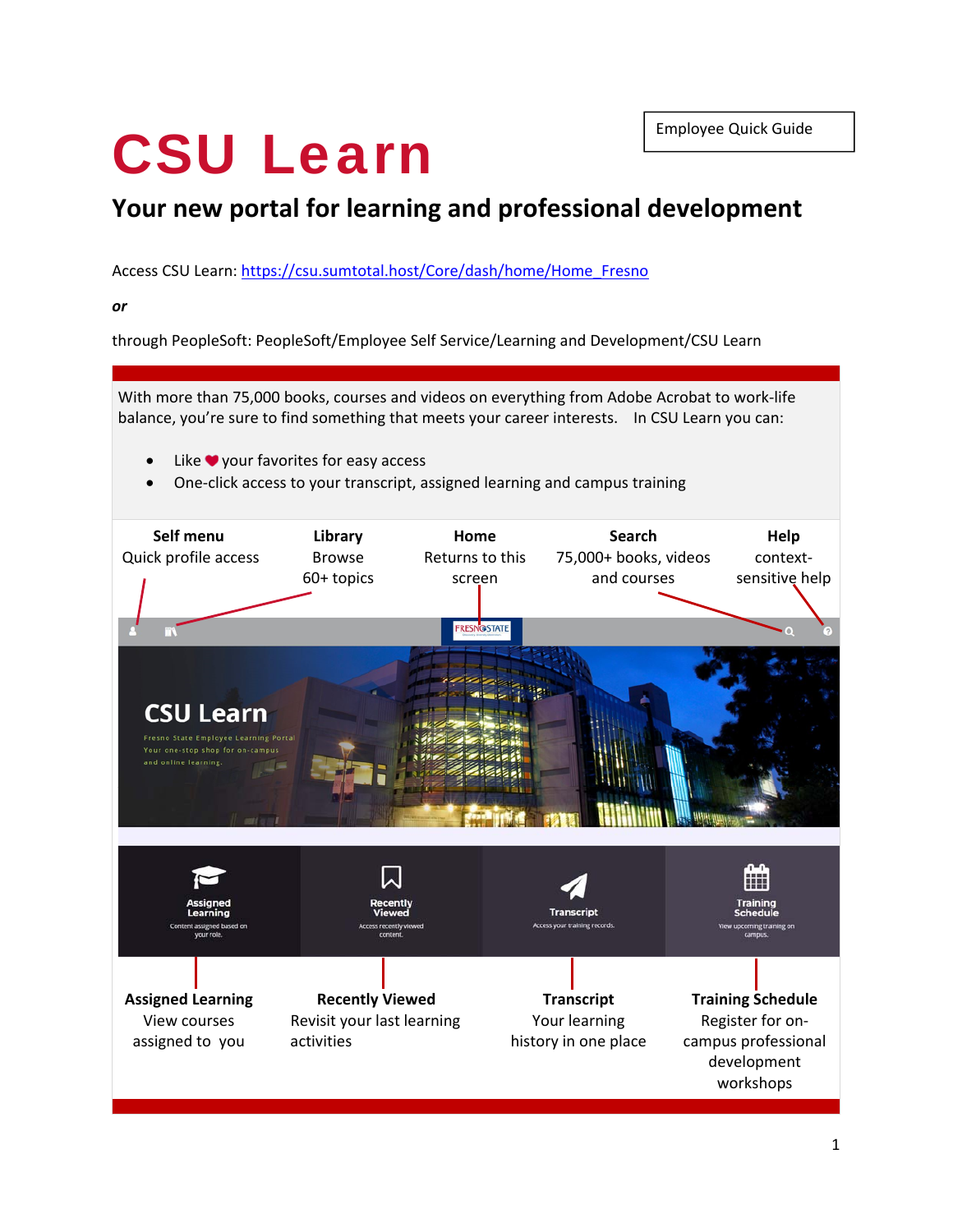| <b>How Do I Find a Class or Course?</b> |                                                                                                                                                                                                                                                    |  |  |  |
|-----------------------------------------|----------------------------------------------------------------------------------------------------------------------------------------------------------------------------------------------------------------------------------------------------|--|--|--|
| <b>EITHER</b>                           |                                                                                                                                                                                                                                                    |  |  |  |
| 1                                       | Click the <b>Enterprise Search</b> icon (top-right). $\blacksquare$                                                                                                                                                                                |  |  |  |
|                                         | Select 'Learning' from the drop-down and enter the search term. You can also select 'Learning<br>Content' if you want results sorted by type (video, books etc.)<br>Search for Courses, Training, Videos, Books, and Audiobooks<br>LEARNING -<br>O |  |  |  |
|                                         | Note: You can also search for people, reports or navigation help.                                                                                                                                                                                  |  |  |  |
| <b>OR</b>                               |                                                                                                                                                                                                                                                    |  |  |  |
| 2                                       | then browse learning by content topics.<br>Click the Library icon (top-left) $\Box$                                                                                                                                                                |  |  |  |

## **How Do I Register For An Organizational Excellence or Center for Faculty Excellence Workshop?**

| 1 <sup>1</sup> | Search for the class you're interested in.                                                                                         |                                                                                         |
|----------------|------------------------------------------------------------------------------------------------------------------------------------|-----------------------------------------------------------------------------------------|
| 2 <sup>1</sup> | Click the Select button that displays to the right of each class name, then<br>choose Register.                                    | SELECT +<br>Register                                                                    |
|                | All registrations display on your Training Schedule. To access:<br>Select: Learning > Registrations from the Self menu (top-left). | <b>View Details</b><br>Add To Development Plan<br>Manage Assignments<br>Register Others |

|                | <b>How Do I Register For A Class?</b>                                                                                              |                                                                  |  |  |  |
|----------------|------------------------------------------------------------------------------------------------------------------------------------|------------------------------------------------------------------|--|--|--|
| 1 <sup>1</sup> | Search for the class you're interested in.                                                                                         |                                                                  |  |  |  |
| 2 <sup>1</sup> | Click the Select button that displays to the right of each class name, then<br>choose Register.                                    | <b>SELECT -</b><br>Register<br><b>View Details</b>               |  |  |  |
|                | All registrations display on your Training Schedule. To access:<br>Select: Learning > Registrations from the Self menu (top-left). | Add To Development Plan<br>Manage Assignments<br>Register Others |  |  |  |